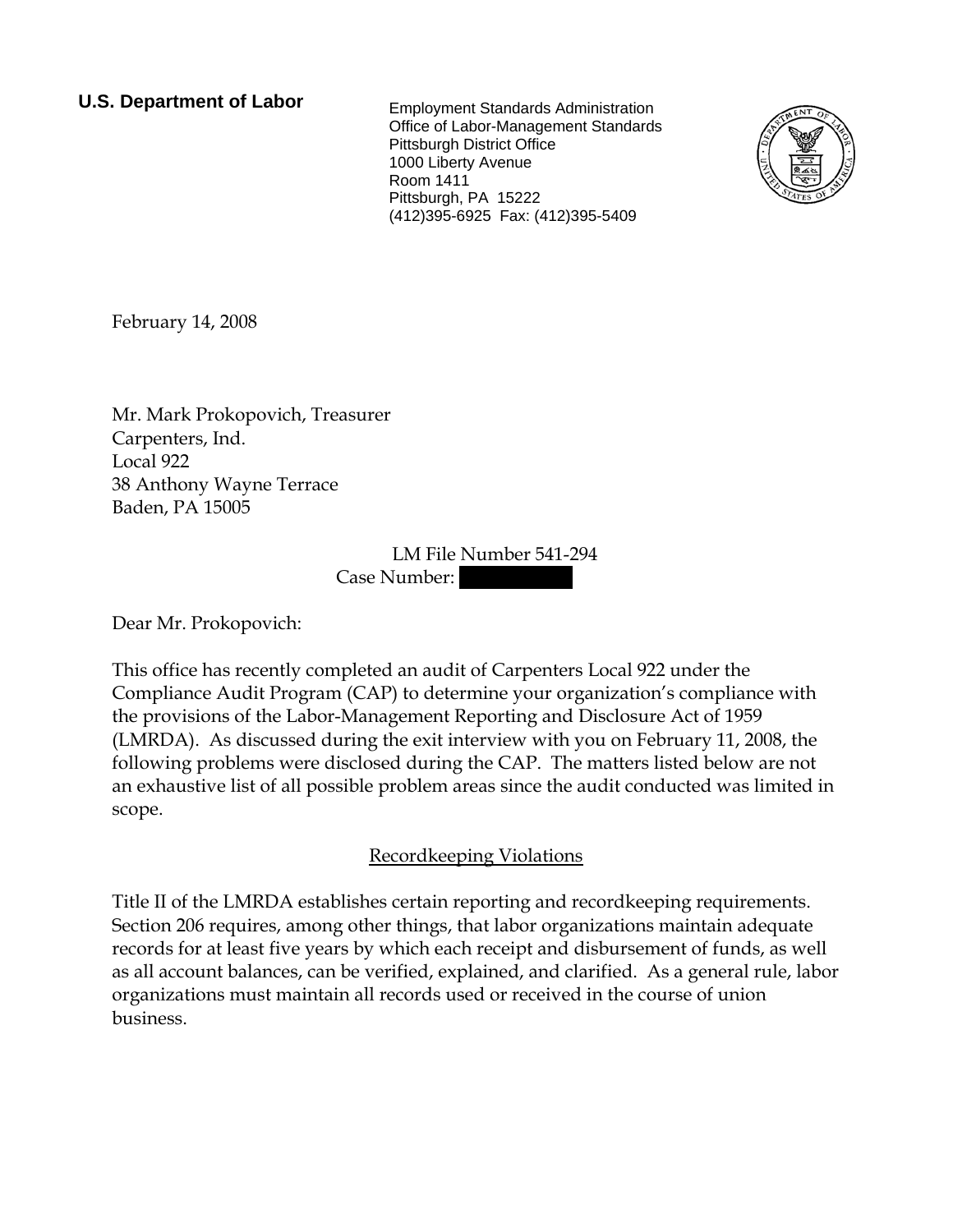Mr. Mark Prokopovich February 14, 2008 Page 2 of 4

For disbursements, this includes not only original bills, invoices, receipts, vouchers, and applicable resolutions, but also documentation showing the nature of the union business requiring the disbursement, the goods or services received, and the identity of the recipient(s) of the goods or services. In most instances, this documentation requirement can be satisfied with a sufficiently descriptive expense receipt or invoice. If an expense receipt is not sufficiently descriptive, a union officer or employee should write a note on it providing the additional information. For money it receives, the labor organization must keep at least one record showing the date, amount, purpose, and source of that money. The labor organization must also retain bank records for all accounts.

The audit of Local 922's 2007 records revealed the following recordkeeping violations:

1. Officer and Employee Expenses

Local 922 did not retain adequate documentation for reimbursed expenses totaling at least \$365.25. For example, Financial Secretary Greg Cantelmi was reimbursed \$194.25 for stamps but did not maintain receipts. Business Agent Dennis Rousseau received \$171.00 for a hotel reimbursement; however, no receipt was retained in support of that payment. In addition, Local 922 reimbursed a caterer \$875.00 for a Christmas dinner but did not maintain adequate documentation to support the disbursement. As previously noted above, labor organizations must retain original receipts, bills, and vouchers for all disbursements. The president and treasurer (or corresponding principal officers) of your union, who are required to sign your union's LM report, are responsible for properly maintaining union records.

#### 2. Lost Wages

 Local 922 did not retain adequate documentation for lost wage reimbursement payments to Recording Secretary Mary Fedorchak for her travel to the annual convention. The union must maintain records in support of lost wage claims that identify each date lost wages were incurred, the number of hours lost on each date, the applicable rate of pay, and a description of the union business conducted. The OLMS audit found that Local 922 identified the total amount of wages to be paid to Mrs. Fedorchak but did not identify the number of hours lost or the applicable rate of pay.

3. Disposition of Property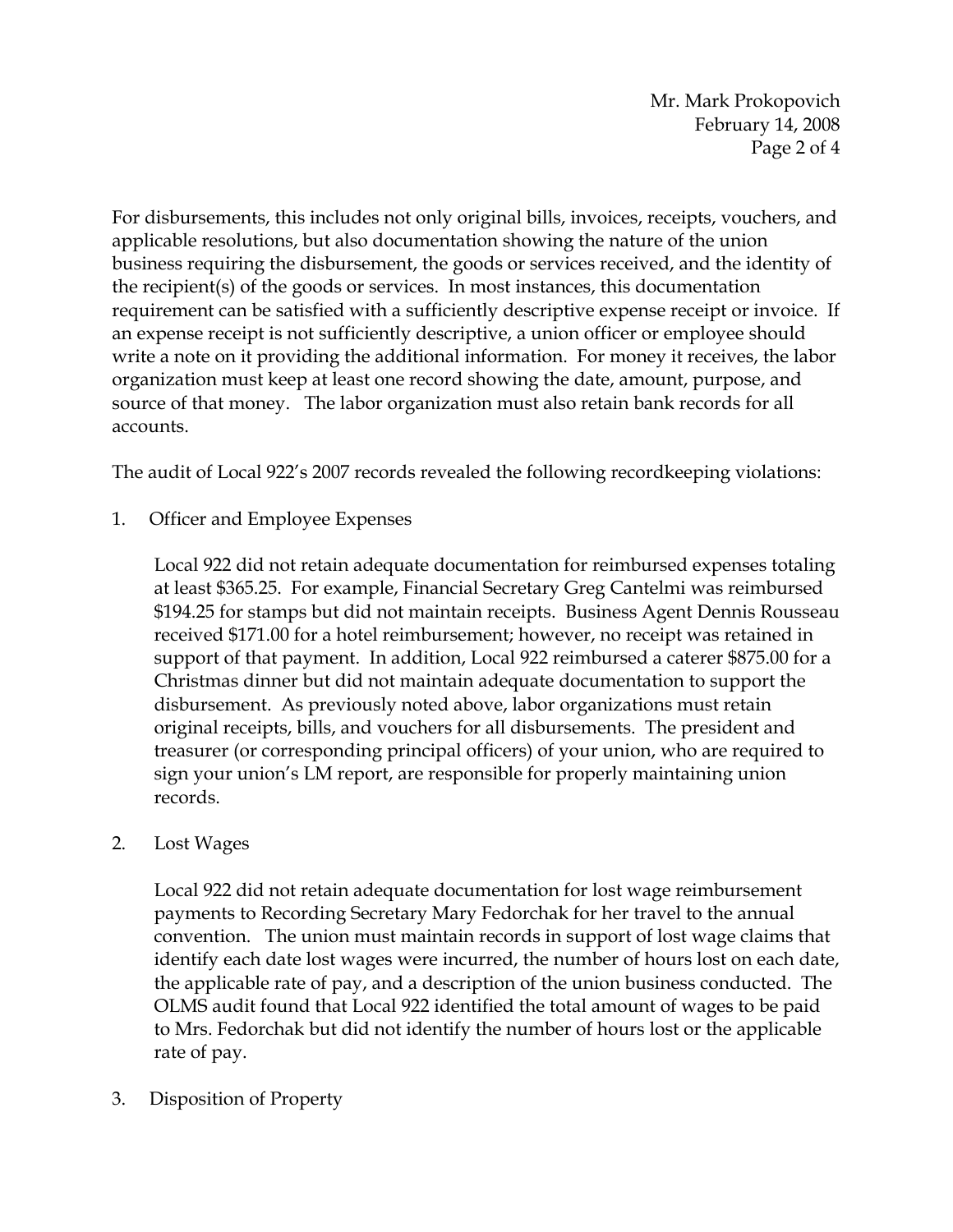Mr. Mark Prokopovich February 14, 2008 Page 3 of 4

Local 922 did not maintain an inventory of hats, jackets, and other property it purchased, sold, or gave away. The union must report the value of any union property on hand at the beginning and end of each year in Item 30 (Other Assets) of the LM-3. The union must retain an inventory or similar record of property on hand to verify, clarify, and explain the information that must be reported in Item 30. The union must record in at least one record the date and amount received from each sale of union hats, jackets and other items.

Based on your assurance that Local 922 will retain adequate documentation in the future, OLMS will take no further enforcement action at this time regarding the above violations.

### Reporting Violations

The audit disclosed a violation of LMRDA Section 201(b), which requires labor organizations to file annual financial reports accurately disclosing their financial condition and operations. The Labor Organization Annual Report (Form LM-3) filed by Local 922 for fiscal year ending June 30, 2007, was deficient in the following areas:

1. Acquire/Dispose of Property

Item 13 [LM-3] (During the reporting period did your organization acquire or dispose of any assets in any manner other than by purchase or sale?) should have been answered, "Yes," because the union gave away t-shirts and mugs totaling more than \$1,805.96 during the year. The union must identify the type and value of any property received or given away in the additional information section of the LM report along with the identity of the recipient(s) or donor(s) of such property. The union does not have to itemize every recipient of such giveaways by name. The union can describe the recipients by broad categories if appropriate such as "members" or "new retirees." In addition, the union must report the cost, book value, and trade-in allowance for assets that it traded in.

2. Disbursements to Officers

Local 922 did not report the names of some officers and the total amounts of payments to them or on their behalf in Item 24 (All Officers and Disbursements to Officers). The union must report in Item 24 all persons who held office during the year, regardless of whether they received any payments from the union.